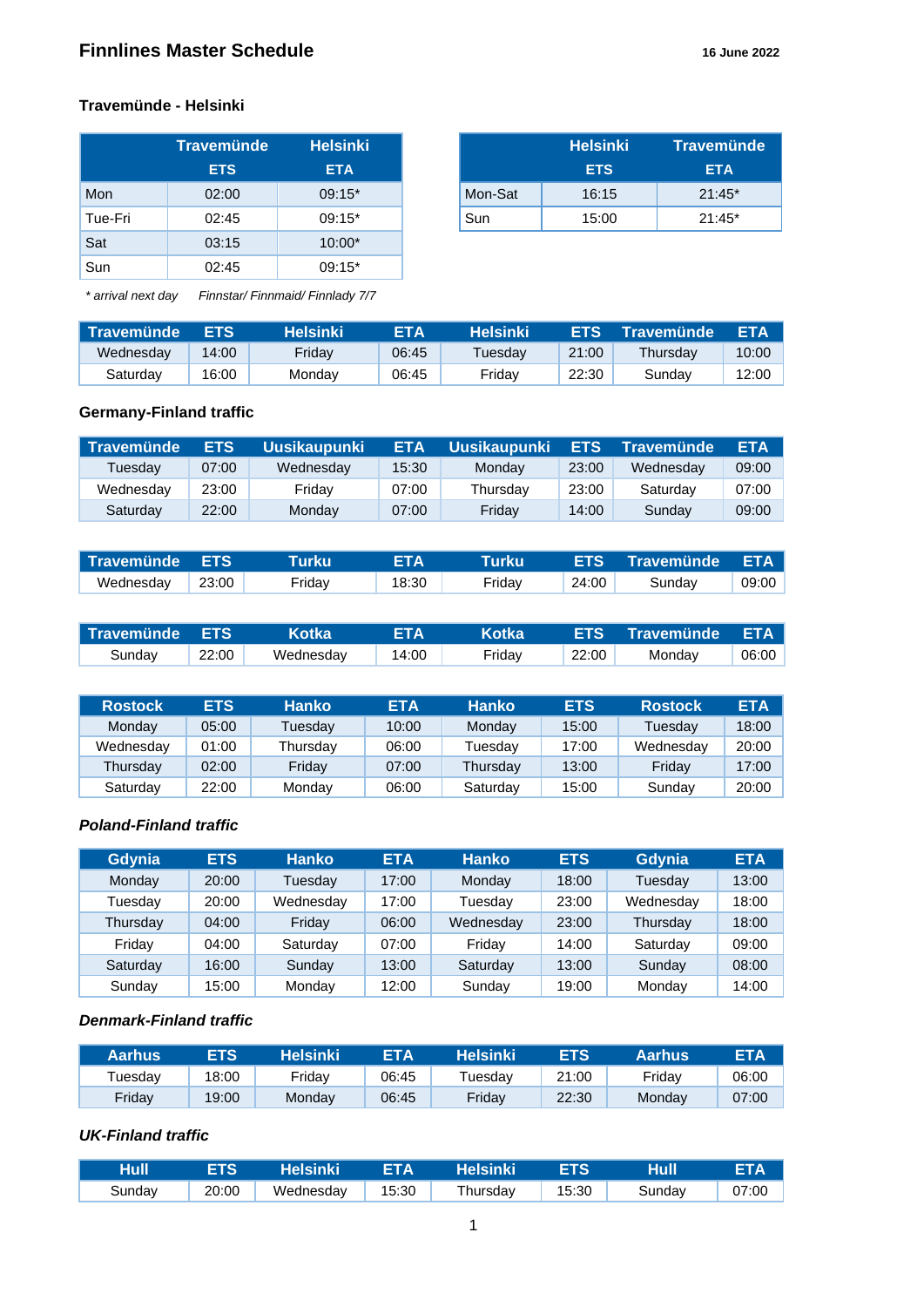#### *North Sea schedule*

| <b>From</b> | <b>ETS</b> |       |  |  |
|-------------|------------|-------|--|--|
| Kotka       | Friday     | 22:00 |  |  |
| Helsinki    | Saturday   | 15:30 |  |  |
| Travemunde  | Monday     | 14:00 |  |  |

| ETA      |       |  |
|----------|-------|--|
| Thursday | 06:00 |  |
| Friday   | 06:00 |  |
| Saturday | 06:00 |  |
| Monday   | 08:00 |  |
| Sunday   | 19:00 |  |
|          |       |  |

\_\_\_\_\_\_\_\_\_\_\_\_\_\_\_\_\_\_\_\_\_\_\_\_\_\_\_\_\_\_\_\_\_\_\_\_\_\_\_\_\_\_\_\_\_\_\_\_\_\_\_\_\_\_\_\_\_\_\_\_\_\_\_\_\_\_\_\_\_\_\_\_\_\_\_\_\_\_\_\_\_\_

\_\_\_\_\_\_\_\_\_\_\_\_\_\_\_\_\_\_\_\_\_\_\_\_\_\_\_\_\_\_\_\_\_\_\_\_\_\_\_\_\_\_\_\_\_\_\_\_\_\_\_\_\_\_\_\_\_\_\_\_\_\_\_\_\_\_\_\_\_\_\_\_\_\_\_\_\_\_\_\_\_\_

| From                     | <b>ETS</b> |       |
|--------------------------|------------|-------|
| <b>Bilbao</b>            | Tuesday    | 18:00 |
| Zeebrugge                | Thursday   | 23:00 |
| Antwerp                  | Friday     | 16:00 |
| Rosslare (service in TS) | Monday     | 16:00 |

| Тο                     | ETA       |       |
|------------------------|-----------|-------|
| Travemunde             | Sunday    | 14:00 |
| Helsinki               | Tuesday   | 06:45 |
| Paldiski (fortnightly) | Wednesday | 02:00 |
| Kotka                  | Wednesday | 06:00 |

| <b>From</b>   | <b>ETS</b> |       | TO          | <b>ETA</b> |       |
|---------------|------------|-------|-------------|------------|-------|
|               |            |       | Tilbury     | Saturday   | 06:00 |
|               |            |       | Rosslare    | Sunday     | 19:00 |
| <b>Bilbao</b> | Tuesday    | 18:00 | Teesport    | Sunday     | 13:00 |
|               |            |       | Gothenburg  | Sunday     | 22:00 |
|               |            |       | Fredrikstad | Monday     | 09:00 |

| <b>From</b> | <b>ETS</b> |       | ΤО            |        | <b>ETA</b> |
|-------------|------------|-------|---------------|--------|------------|
| Tilbury     | Thursday   | 17:00 |               |        |            |
| Rosslare    | Friday     | 01:00 |               |        |            |
| Fredrikstad | Monday     | 16:00 | <b>Bilbao</b> | Monday | 08:00      |
| Gothenburg  | Thursday   | 18:00 |               |        |            |
| Teesport    | Wednesday  | 19:30 |               |        |            |

# *Belgium-Ireland traffic (starting 23.7.2022)*

| <b>Zeebrugge</b> | <b>ETS</b> | <b>Rosslare</b> | ETA   | <b>Rosslare</b> | <b>ETS</b> | <b>Zeebrugge</b> | ETA   |
|------------------|------------|-----------------|-------|-----------------|------------|------------------|-------|
| Wednesday        | 14:00      | Thursdav        | 20:00 | Mondav          | 16:00      | Tuesdav          | 22:00 |
| Saturdav         | 14:00      | Sundav          | 19:00 | Fridav          | 01:00      | Saturdav         | 06:00 |

# *Finland-Ireland*

| <b>Helsinki</b>     | <b>ETS</b> | <b>Rosslare</b> ! | <b>ETA</b> | <b>Rosslare</b> | <b>ETS</b> | <b>Helsinki</b> | <b>ETA</b> |
|---------------------|------------|-------------------|------------|-----------------|------------|-----------------|------------|
| Saturdav            | 15:30      | Sunday            | 19:00      | Mondav          | 16:00      | Tuesday         | 06:45      |
| Transit time 8 days |            |                   |            |                 |            |                 |            |